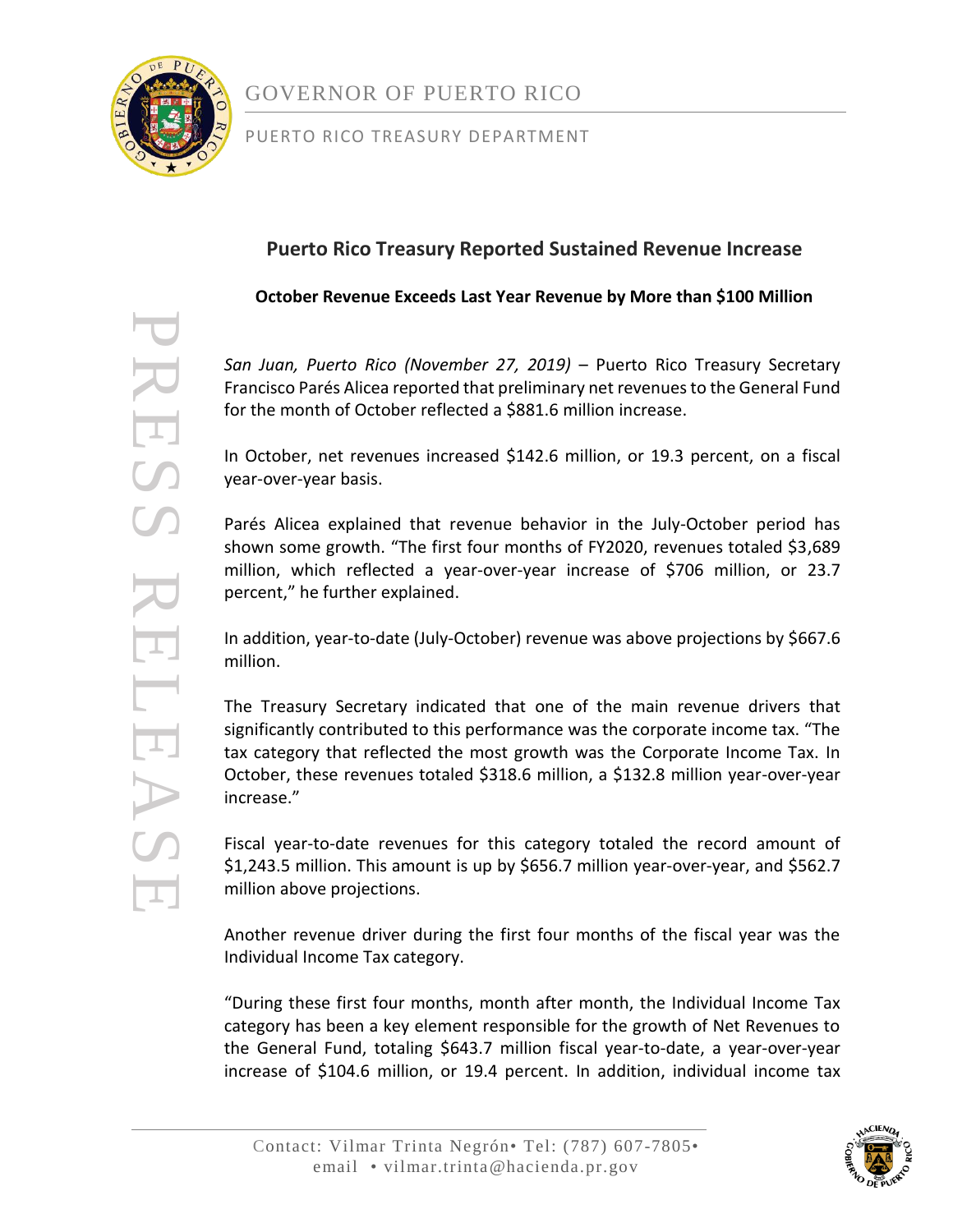

#### PUERTO RICO TREASURY DEPARTMENT

revenue was \$72.1 million above projections," according to the Treasury Secretary.

October 2018 Sales and Use Tax (SUT) collections totaled \$100.7 million, which is above SUT collections for October 2018. In addition, SUT Collections from businesses certified to levy the reduced 7% rate for prepared foods reflected a 6% increase in taxable sales.

General Fund revenues from SUT collections totaled \$388.6 million. This reflects a \$10 million year-over-year decrease and is \$42 million below projections.

To a large extent, these totals are a result of a change in the accounting method for the SUT, which was announced last September. The new method records payments to businesses when the monthly returns are filed; therefore, the difference with respect to the previous year is mainly due to changes in how these revenues are recorded.

The Treasury Secretary explained that one of the principal changes brought by this new accounting method is the biweekly payments made pending filing of the returns and the overpayments made by large taxpayers. "We believe that the reduction with respect to the previous fiscal year can be attributed to the discrepancy between periods with different accounting methodologies," he stated.

In addition, revenues from the foreign corporation excise tax (Act 154-2010) totaled \$702.3 million for the July-October period, which exceeded projections by \$33.9 million.

Year-to-date revenues from alcoholic beverage and motor vehicle excise taxes exceeded projections by \$10 million and \$33 million, respectively.

"The Treasury Department's digitalization process is ongoing and will be in place during the third and last phase of implementation of the Internal Revenue Unified System (SURI by its Spanish acronym) in early 2020 when the filing of income tax returns will be incorporated. Technology is, without a doubt, an element that boosts compliance and will provide us a visibility we did not have before. The positive revenue behavior during the first four months of this fiscal year validates the success of these initiatives," Parés Alicea concluded.

###

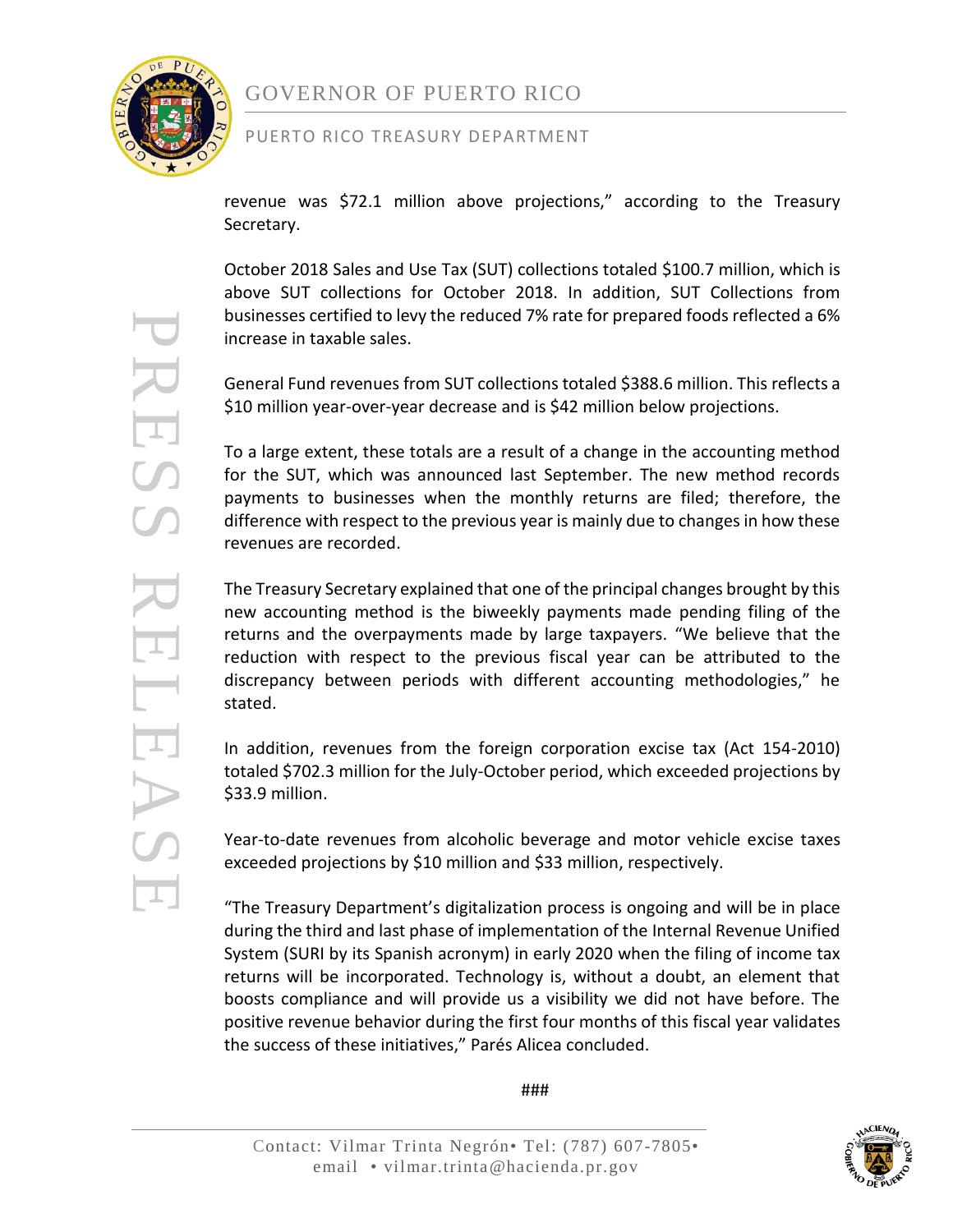

### PUERTO RICO TREASURY DEPARTMENT

### Ingresos Netos al Fondo General octubre (millones de \$)

| Recaudo Actual           |         |         |        |            |                 |  |  |  |  |
|--------------------------|---------|---------|--------|------------|-----------------|--|--|--|--|
|                          | octubre |         |        | Proyección | <b>Recaudos</b> |  |  |  |  |
| Conceptos                | 2018-19 | 2019-20 | Dif.   | octubre    | vs. Proyección  |  |  |  |  |
|                          |         |         |        |            |                 |  |  |  |  |
| Total Bruto              | 793.96  | 936.6   | 142.6  | 757.0      | 179.5           |  |  |  |  |
| Reserva                  | (55.0)  | (55.0)  |        | (55.0)     |                 |  |  |  |  |
| Total Neto               | 739.0   | 881.6   | 142.6  | 702.0      | 179.5           |  |  |  |  |
|                          |         |         |        |            |                 |  |  |  |  |
| Individuos               | 160.7   | 197.8   | 37.1   | 159.8      | 38.0            |  |  |  |  |
| Corporaciones            | 185.9   | 318.6   | 132.8  | 173.5      | 145.1           |  |  |  |  |
| Retenida a no residentes | 57.5    | 32.8    | (24.7) | 47.7       | (14.9)          |  |  |  |  |
| <b>IVU</b>               | 98.9    | 100.7   | 1.8    | 131.1      | (30.4)          |  |  |  |  |
| Foráneas (Ley 154)       | 94.5    | 73.6    | (20.9) | 61.4       | 12.2            |  |  |  |  |
| Bebidas alcohólicas      | 25.6    | 24.4    | (1.2)  | 20.9       | 3.5             |  |  |  |  |
| Cigarrillos              | 10.1    | 5.8     | (4.3)  | 14.4       | (8.6)           |  |  |  |  |
| Vehículos de motor       | 55.5    | 49.4    | (6.1)  | 30.9       | 18.4            |  |  |  |  |
| Arbitrios de ron         | 35.7    | 33.6    | (2.1)  | 35.1       | (1.5)           |  |  |  |  |
| Otros                    | 14.6    | 44.8    | 30.2   | 27.2       | 17.6            |  |  |  |  |